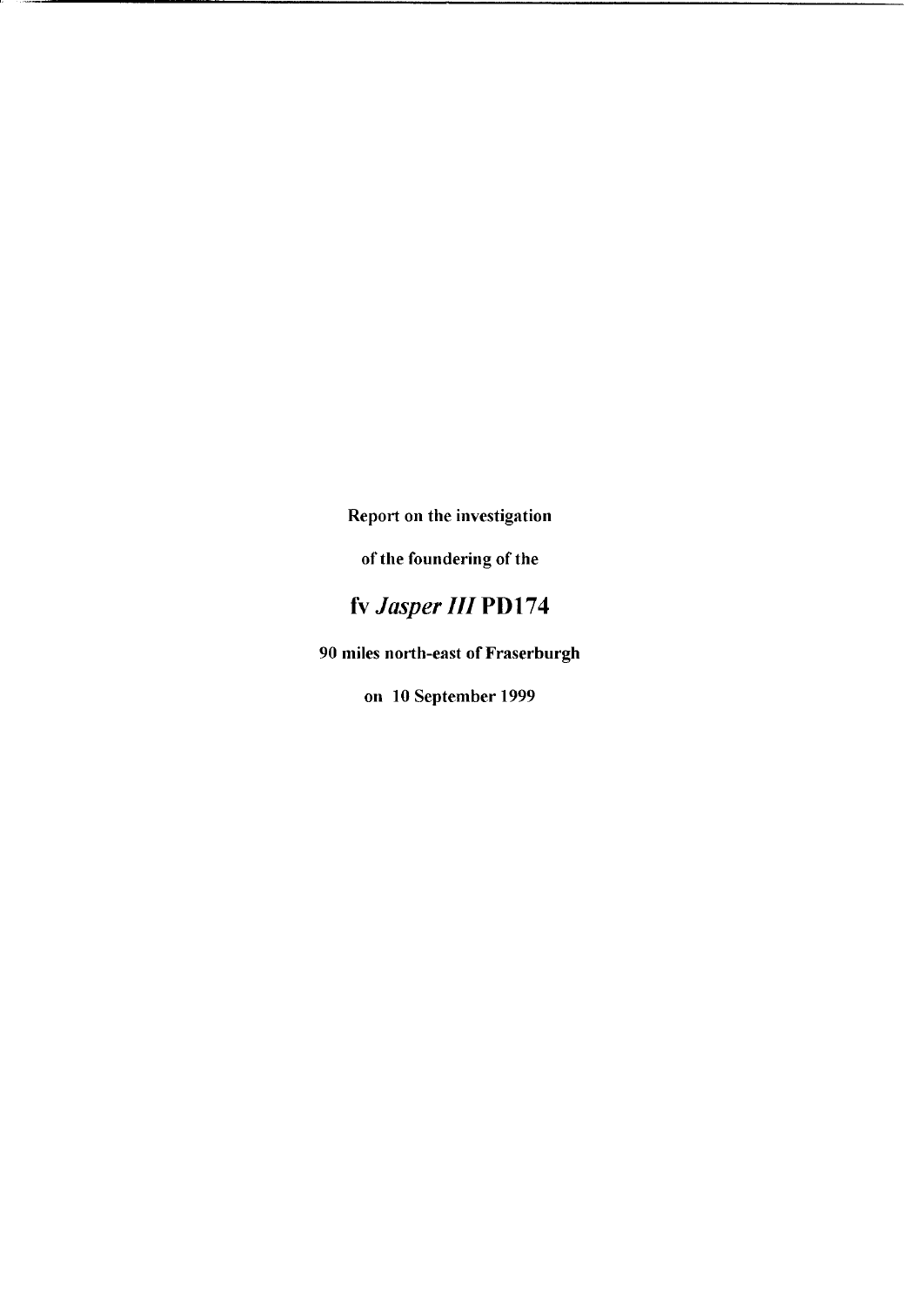### **Extract from**

**The Merchant Shipping (Accident Reporting and Investigation) Regulations 1999** 

The fundamental purpose of investigating an accident under these Regulations is to determine its circumstances and the causes with the aim of improving the safety of life at sea and the avoidance of accidents in the future. It is not the purpose to apportion liability, nor, except so far as is necessary to achieve the fundamental purpose, to apportion blame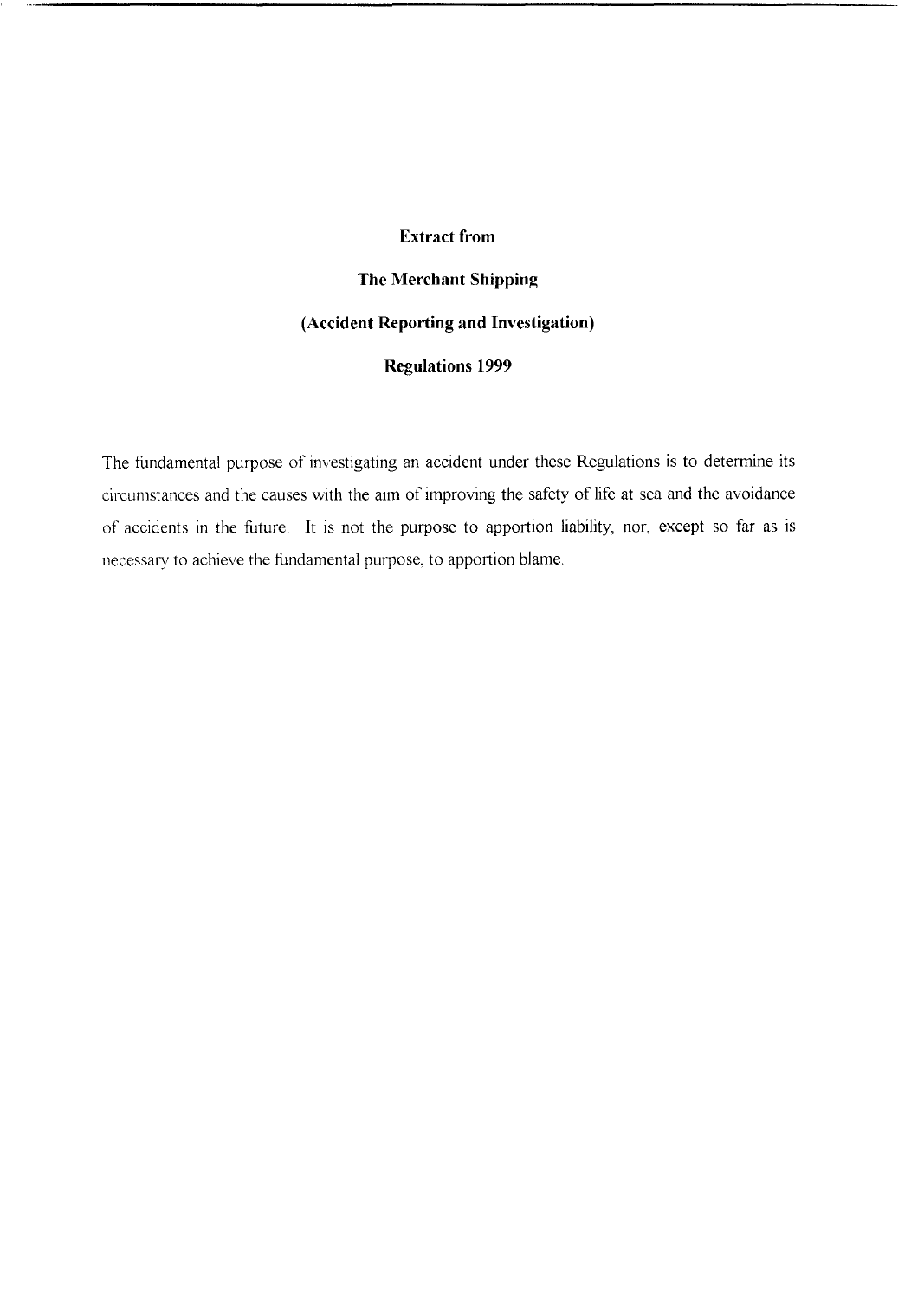## **CONTENTS**

3 1 [Findings](#page-19-0)  3 2 [Causes](#page-19-0) 

**SECTION 4** - **[RECOMMENDATIONS](#page-21-0)** 

| <b>GLOSSARY OF ABBREVIATIONS</b>                                                            |                                 |                |  |  |  |
|---------------------------------------------------------------------------------------------|---------------------------------|----------------|--|--|--|
| <b>SYNOPSIS</b><br>$\mathbf{1}$<br><b>VESSEL AND INCIDENT PARTICULARS</b><br>$\overline{2}$ |                                 |                |  |  |  |
|                                                                                             |                                 |                |  |  |  |
| 1.1                                                                                         | Narrative                       | 4              |  |  |  |
| 1.2                                                                                         | The vessel                      | 5              |  |  |  |
| 1.3                                                                                         | Ultrasonic testing              | 6              |  |  |  |
| $1.4 -$                                                                                     | Crew                            | 7              |  |  |  |
| 1.5                                                                                         | The weather                     | $\overline{7}$ |  |  |  |
|                                                                                             | <b>SECTION 2 - ANALYSIS</b>     | 9              |  |  |  |
| 2.1                                                                                         | Times                           | 9              |  |  |  |
| 2.2<br>Source and rate of the flooding                                                      |                                 |                |  |  |  |
|                                                                                             | 2.3<br>Damage control           |                |  |  |  |
| 2.4                                                                                         | <b>EPIRB</b>                    |                |  |  |  |
|                                                                                             | $2.5 -$<br>Watertight bulkheads |                |  |  |  |
|                                                                                             | Ultrasonic testing<br>2.6       |                |  |  |  |
| 2.7                                                                                         | Human factors                   | 13             |  |  |  |
|                                                                                             | <b>SECTION 3 - CONCLUSIONS</b>  | 14             |  |  |  |

**Page** 

14 14

**16**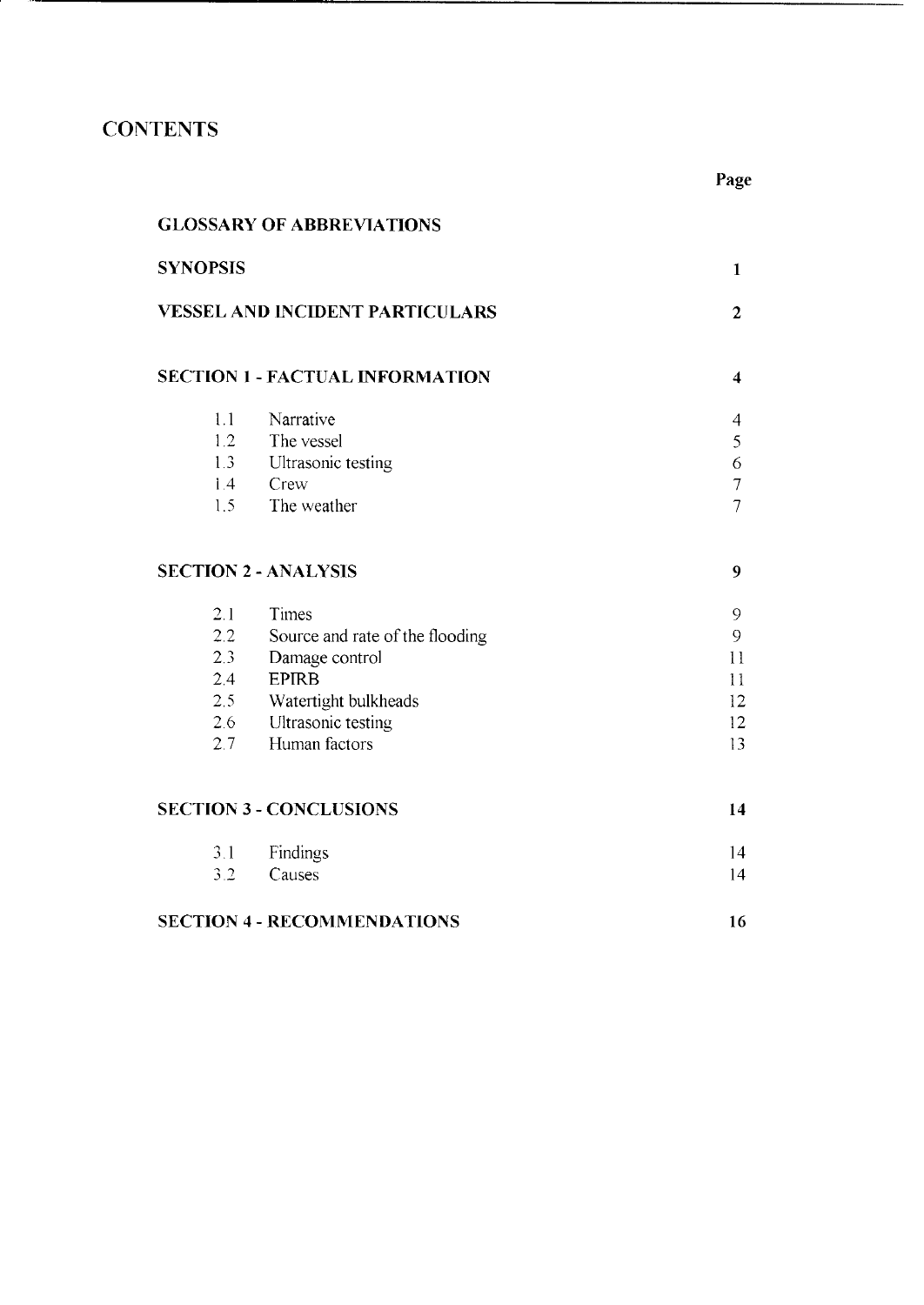## <span id="page-3-0"></span>**GLOSSARY OF ABBREVIATIONS**

| <b>HRU</b>  | Hydrostatic release unit             |  |
|-------------|--------------------------------------|--|
| kHz         | kilohertz                            |  |
| MAIB        | Marine Accident Investigation Branch |  |
| <b>MCA</b>  | Maritime and Coastguard Agency       |  |
| mld         | moulded dimension                    |  |
| mn          | millimetre                           |  |
| <b>MRCC</b> | Maritime Rescue Co-ordination Centre |  |
| <b>MSA</b>  | Marine Safety Agency (now MCA)       |  |
| <b>RSS</b>  | Register of Ships and Seamen         |  |
| <b>UKFV</b> | United Kingdom Fishing Vessel        |  |
| <b>UTC</b>  | Universal Co-ordinated Time          |  |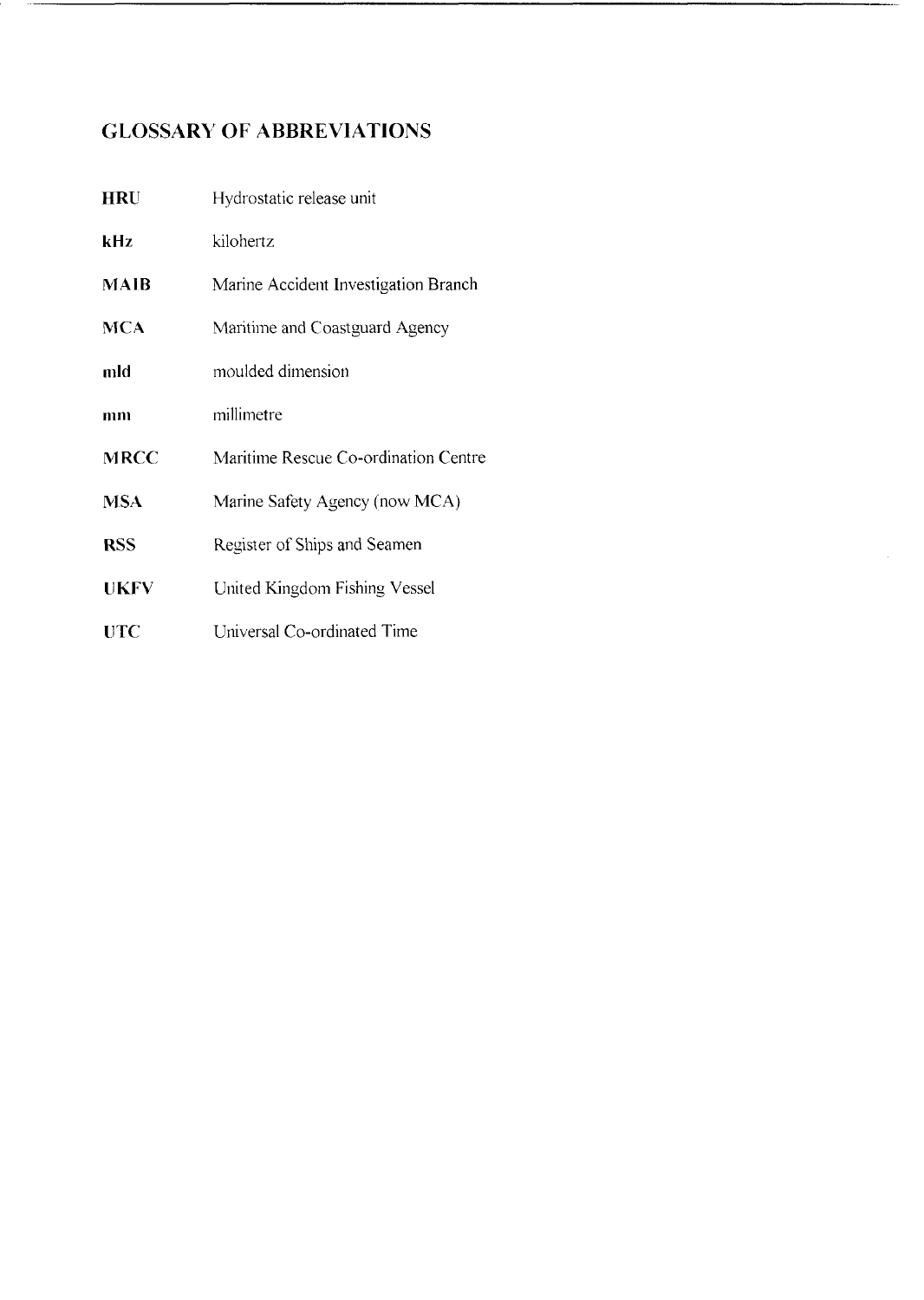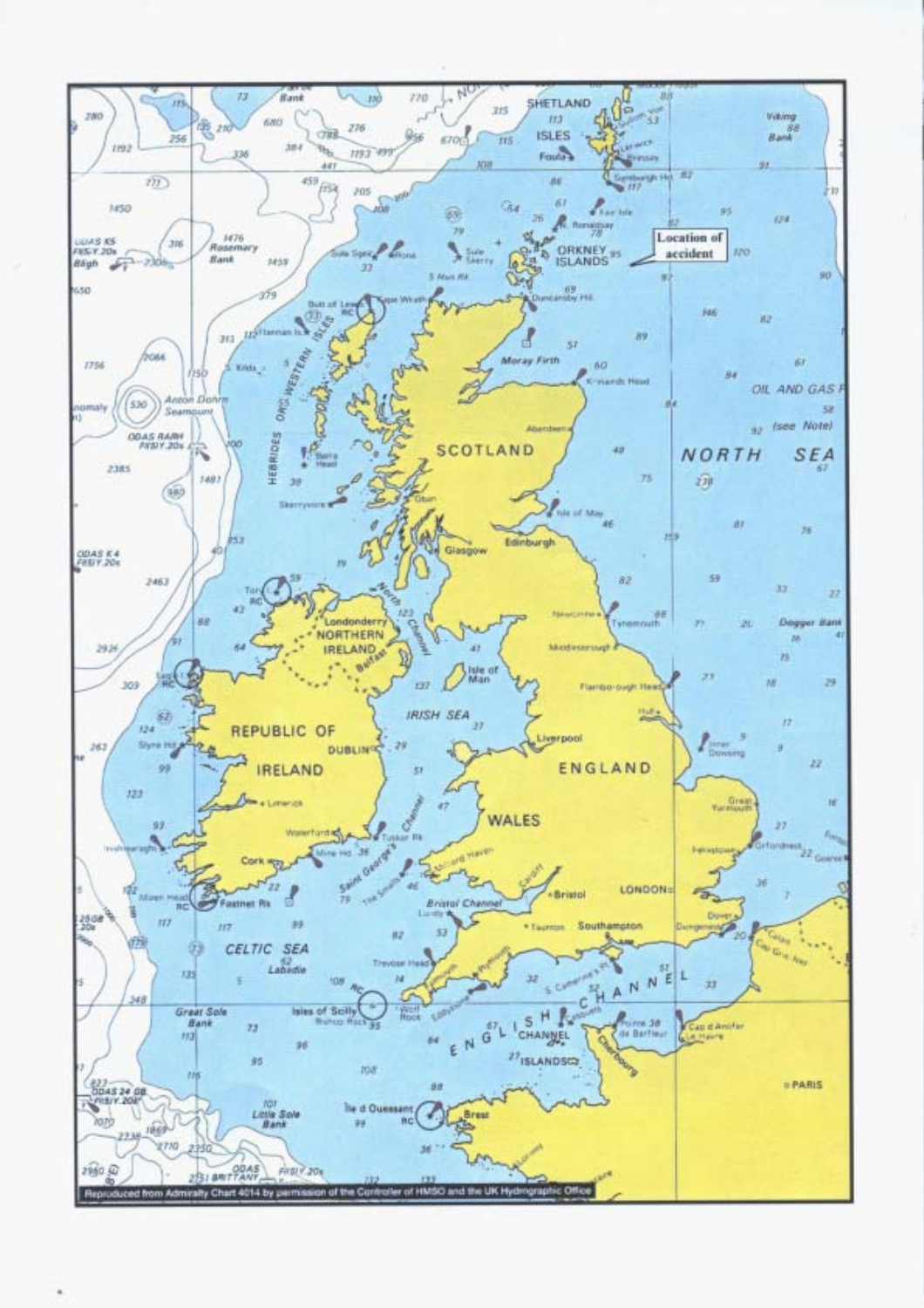Figure 1

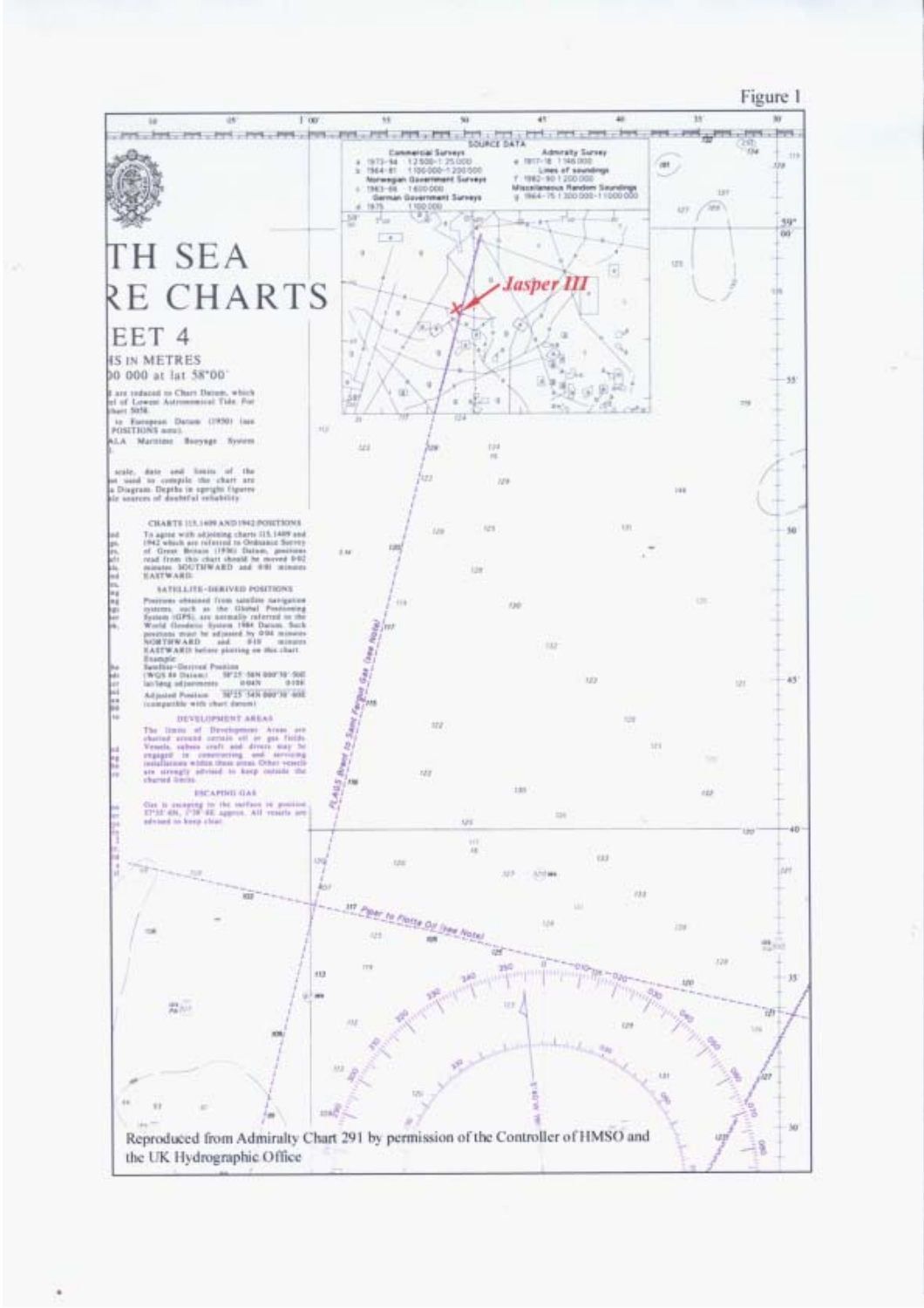### <span id="page-6-0"></span>**SYNOPSIS**

During the evening of 10 September 1999, the Marine Accident Investigation Branch (MAIB) was informed that a steel fishing vessel had *sunk* 90 miles north-east of Fraserburgh earlier that day. *An*  investigation began the following day, and on 15 September an inspector interviewed her crew in Peterhead

*Jasper III*, a steel fishing vessel of 24m registered length, left Peterhead with her partner vessel *Crystal River* on a pair trawling trip at 0930 on 10 September 1999. The weather was southerly winds force 5/6 with a moderate sea running.

Part way through their first tow, at about 2000, the bilge alarm on *Jasper III* sounded. On investigation, the engine room was found flooded up to the propeller shaft. The bilge pumps were started and the driver searched for the source of the leak. The vessels began to haul the fishing gear

The source of the leak could not be found and the rate of flooding exceeded the bilge pumps' capacity Flooding spread aft into the accommodation, and forward into the fish hold *Jasper* III cut her end of the fishing gear away and pulled clear of her partner vessel while she still had engine power. Shortly afterwards the main engine and auxiliaries stopped. A "Mayday" was sent at 2041 and the crew prepared to abandon ship

At about 2100 the crew abandoned to the liferafts from where they were rescued by *Crystal River*. By 2130 all the crew had been safely recovered. At 2232, *Jasper III* sank. Her Emergency Position Indicating Radio Beacon (EPIRB) did not surface and transmit

The cause of the flooding was not found, but was probably the sudden failure of a pipe or small area of hull plating, weakened by advanced corrosion.

*Jasper* III did not meet the requirement of the Fishing Vessel (Safety Provisions) Rules 1975 for the engine room on a steel fishing vessel to be contained between watertight bulkheads. The flooding spread aft of the engine room because the aft bulkhead was penetrated by two open drain pipes from the accommodation It is not known how the flooding spread forward, or if *Jasper III*  would have survived had her engine room bulkheads been watertight. In any case, with nonwatertight bulkheads, her chances of sinking would have been substantially increased.

One recommendation has been made to Caley Fisheries (Peterhead), agents *of Jasper III,* to circulate copies of this report to the owners and skippers of steel fishing vessels for which they are agents. One recommendation has been made to the Maritime and Coastguard Agency (MCA), to review the existing procedures for the survey of steel fishing vessels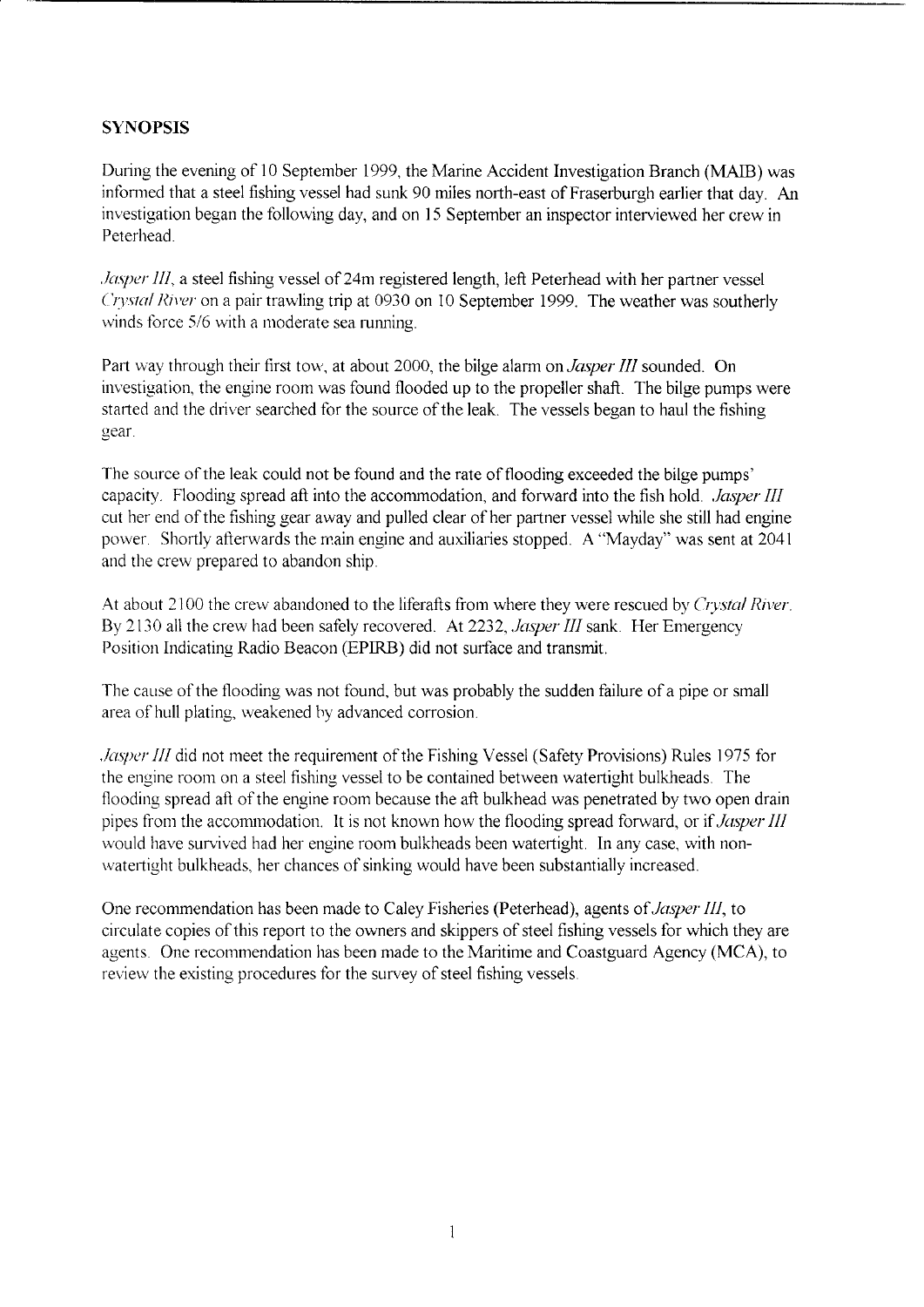## **VESSEL AND INCIDENT PARTICULARS**

## **Vessel**

|                 | Name                  | $\ddot{\cdot}$       | Jasper III                                  |  |
|-----------------|-----------------------|----------------------|---------------------------------------------|--|
|                 | RSS Number            | ÷                    | A10065                                      |  |
|                 | Port of Registry      | ÷.                   | Peterhead                                   |  |
|                 | Type                  | t                    | Fishing vessel (pair/stern trawler)         |  |
|                 | Crew                  |                      | 6                                           |  |
|                 | Fishing number        | ÷.                   | PD174                                       |  |
|                 | Registered length     | $\ddot{\ddot{\psi}}$ | 24.20m                                      |  |
|                 | Overall length        | ÷.                   | 26.03m                                      |  |
|                 | Breadth mld           |                      | 6.40m                                       |  |
|                 | Depth amidships mld : |                      | 2.53m                                       |  |
|                 | Construction          | $\dot{\mathbb{I}}$   | <b>Steel</b>                                |  |
|                 | <b>Built</b>          | t                    | In 1971 at John Lewis & Sons Ltd, Aberdeen  |  |
|                 | Registered owners     | $\frac{1}{\sqrt{2}}$ | MV Jasper Ltd, 11 Buchan Terrace, Peterhead |  |
| <b>Incident</b> |                       |                      |                                             |  |
|                 | Position of accident  | $\frac{1}{2}$        | 59° 00.2'N 000° 50'W                        |  |
|                 | Time and date         |                      | 2232 on 10 September 1999                   |  |
|                 | Injuries              |                      | None                                        |  |

A general arrangement of the vessel is shown in **Figure 2**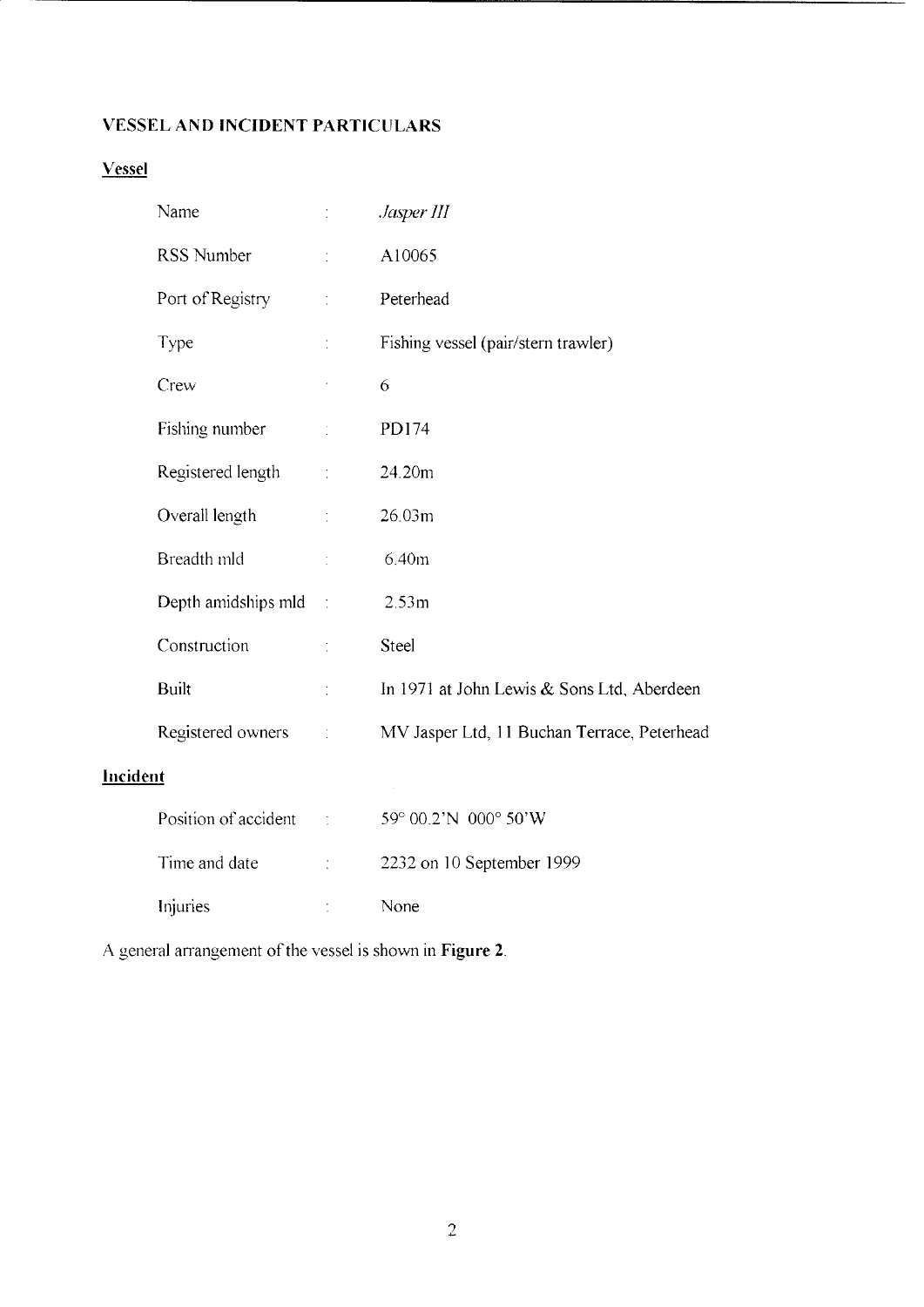

 $\omega$ 

.

Figure 2

o.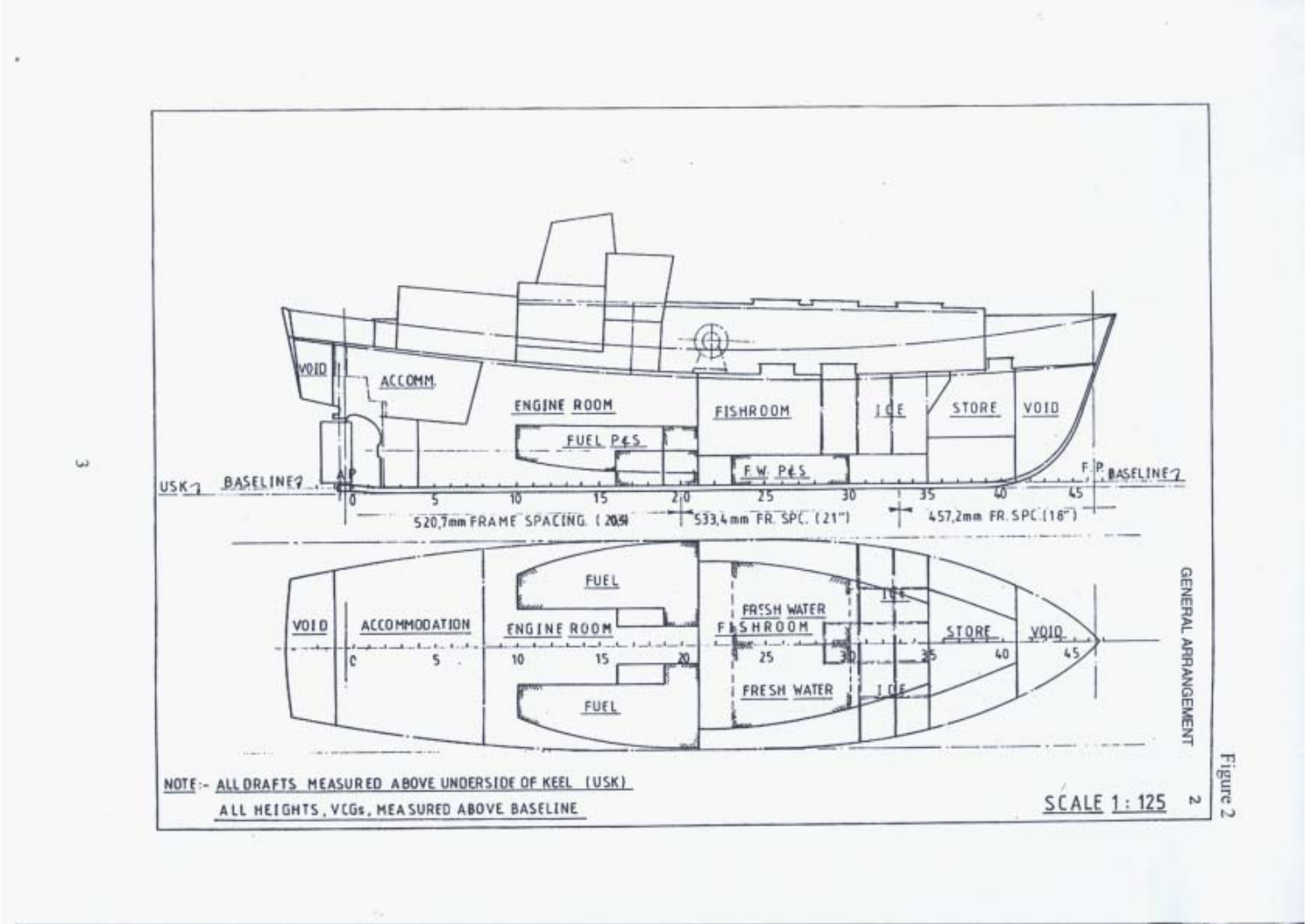### <span id="page-9-0"></span>**SECTION 1** - **FACTUAL INFORMATION**

All times are Universal Co-ordinated Time (UTC) + 1 hour.

#### **1.1 Narrative**

*Jasper III PD174* left Peterhead at about 0930 on Friday 10 September 1999 with her partner vessel *Crystal River FRI* 78, to pair trawl on the fishing grounds some 80 miles to the north-east. They had returned to port at about 2100 the previous evening at the end of a "half trip", and landed their fish at about 0400. After taking on fuel, water, ice and boxes, the vessels returned to sea

At about 1730 they shot away for the first tow. About two hours into the tow the bilge alarm on *Jasper III* sounded. The skipper left the wheelhouse to look in the engine room. Looking down from the top of the ladder he saw water spraying off the propeller shaft as it turned. He immediately woke the driver.

The driver went down into the engine room which was flooded over the shaft and very nearly to the top of the gearbox The shaft was spraying water everywhere. He started the port and starboard Desmi electrical bilge pumps; the Cummins generator on the port side was producing the electricity. He then left the engine room to check the discharge from the pumps

When the skipper returned to the wheelhouse, he heard the gearbox alarm sounding. He pointed this out to the driver, who was going outside to check the discharges from the pumps, the driver told him it was because the water was up to the gearbox The skipper radioed *Crystal River* to inform them of the problem, and asked them to heave the net. Heaving began just as it was getting dark, probably about 2000.

The driver saw the pumps' discharges were strong on both sides. Looking into the fish room he saw that it, too, was beginning to flood, then only about 0.5m deep. By the time he returned to the engine room the water had risen to halfway up the main engine and it was knee-deep. He searched for the leak but could not find it; and tried to gather up the rags and debris floating on the surface, which he feared would choke the bilge pumps. He returned to the deck to check the fish hold, and found it to be about 2m deep in water. He went on top of the shelter to check the pumps' discharges and saw they had stopped. Looking into the aft cabin on the way back to the engine room, he saw it was flooded up to the level of the lower bunk.

The skipper decided that heaving the net was making the flooding worse. By now they had recovered the 225 fathom of warp and 100 fathom of heavy wire, and were heaving the four cables of rope. The rope was cut with about two cables still out. *Jasper III* was taken well clear of *Crystal River* to avoid any likelihood of drifting down on her while she was still heaving the net. The skipper took a quick look in the engine room and saw the floodwater sloshing with the motion of the vessel, sweeping up the vessel's sides and hitting the deckhead then crashing back down. The water level was about 0.Sm above the plates. He also saw that the water in the aft cabin had reached the lower bunks. He went back to the wheelhouse and called *Crystal River* by radio.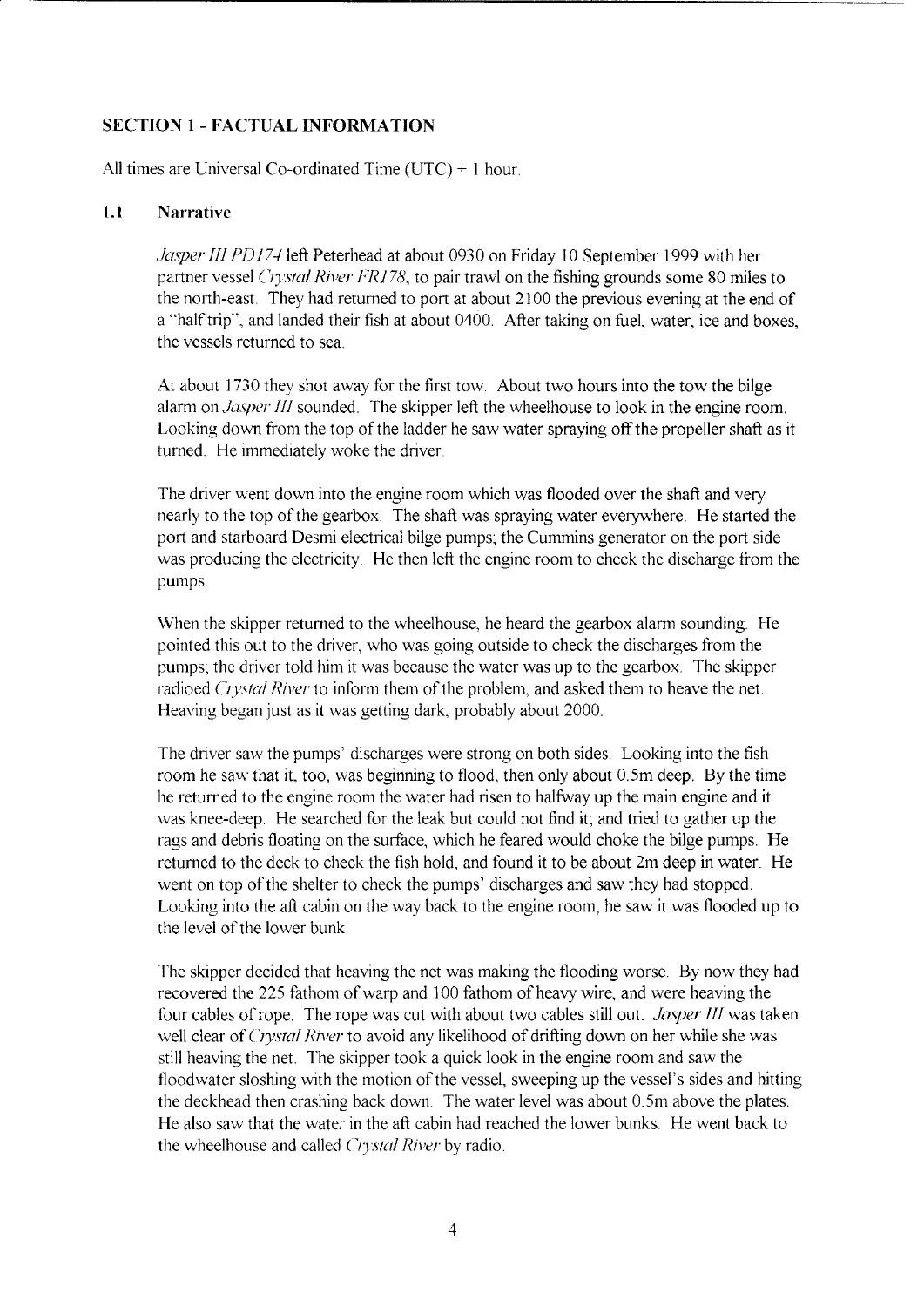While the skippers were conversing, the main engine and generator stopped, and the deck lights went out. The skipper of *Jasper III* said, "That's it, the engine's gone I'm sending a "Mayday". He sent a "Mayday" on 2182kHz. This was logged by MRSC Shetland at 2041. Coastguard rescue helicopter G-BCLC was tasked to render assistance. The skipper told the crew to don their lifejackets and flotation/thermal suits, and launch the two liferafts. This was done without incident and the liferafts were pulled aft and secured alongside the port quarter. The crew assembled on top of the shelter.

The driver, meanwhile, had returned to the engine room to find the electric motors of the Desmi pumps completely submerged, which explained why they were no longer working However, the generator and main engine were still going. He went up to the wheelhouse to tell the skipper they had lost the pumps, but while he was there the generator and main engine stopped. The driver returned to the engine room with a torch, but stayed on the ladder as the water was then up to his chest. He could feel the vessel listing heavily to port, and left the engine room to collect his lifejacket and flotation/thermal suit, and joined the rest of the crew on the shelter

The skipper of *Jasper III* decided it was time to abandon ship. It was too rough for *Crystal River* to come alongside to take the crew off and it was agreed that the crew would be recovered from the liferafts. The crew filed aft to board the liferafts. *Jasper III* was low in the water and the aft deck was awash, which made boarding the liferafts easier. The skipper became caught up in a length of liferaft painter which was washing about the aft deck and had to call to the crew for a knife to be thrown to him so he could cut himself free. The painter of the nearest liferaft parted before he could board it, so he got into the second liferaft which was empty. The liferafts were tied together and the crew tried to paddle away from the sinking vessel, but, because they were unsuccessful, *Crystal River*  closed in and threw a heaving line to the rafts. **A** towline was connected and the rafts were pulled clear of *Jasper III* 

The rafts were brought into the lee of *Crystal River* and, one at a time, their occupants grabbed the bulwark rail as it dipped with each roll and were hauled onboard by *Crystal River's* crew. **All** *of Jasper III's* crew were recovered safely and without injury. This was reported to the coastguard at about 2130 and the rescue helicopter was recalled.

*Jasper III* gradually settled by the head. She sank bow first at 2232 in about 72 fathoms of water. *Crystal River* stood by to recover the EPIRB, but it did not surface and no transmissions were received from it.

#### **1.2 The vessel**

*Jasper III* was built four years before the Fishing Vessels (Safety Provisions) Rules 1975 came into force. Nonetheless she was constructed with five watertight bulkheads. When she was first surveyed under the Rules in July 1980 she was granted a number of exemptions, but was not exempted from Rule 2(2) which required a watertight engine room

At the time of the accident, *Jasper III* was part way through the survey for the renewal of her UK Fishing Vessel Certificate **A** number of deficiencies needed to be rectified but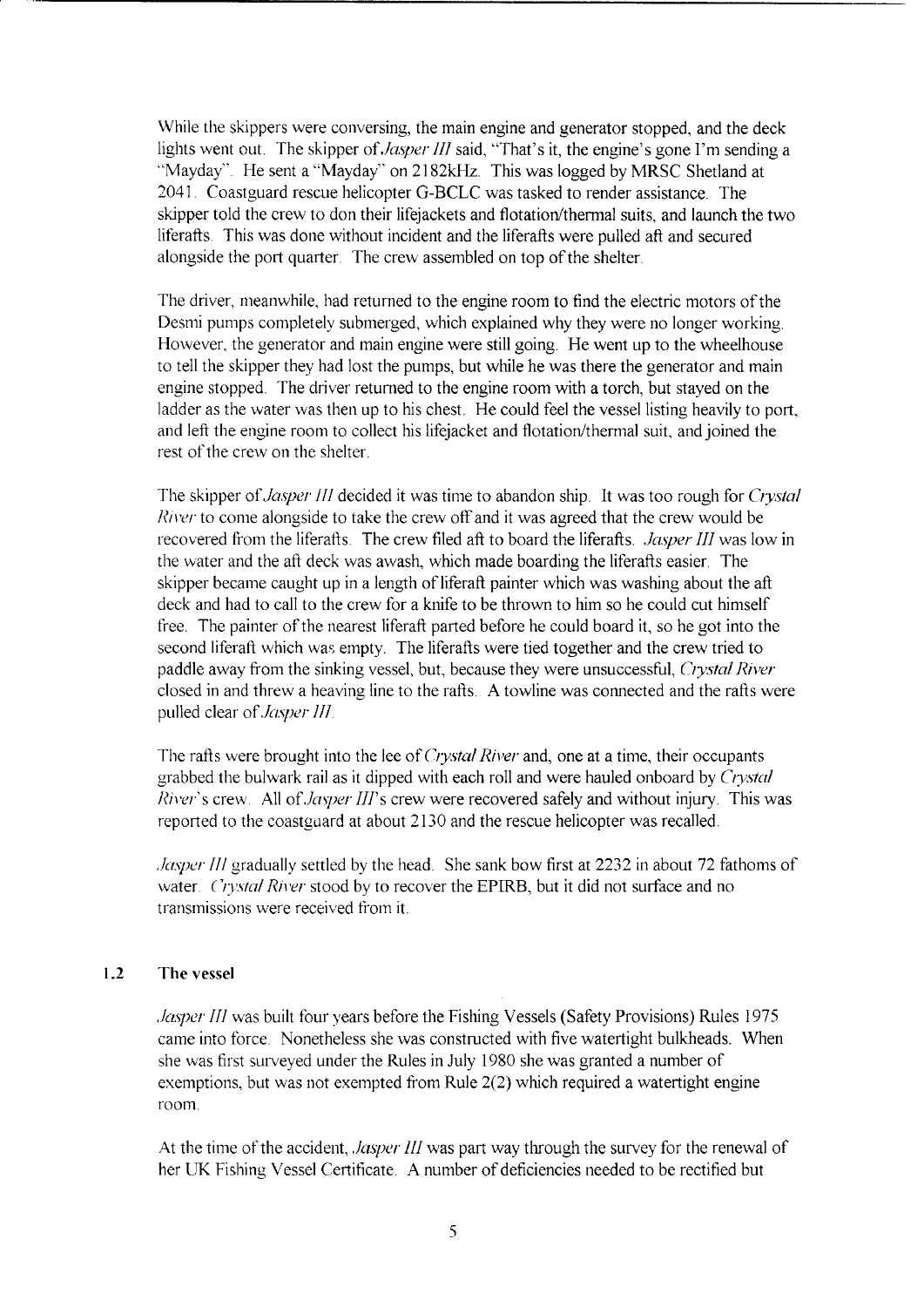none of these had any effect on the loss of the vessel. In late July 1999, she was slipped in Peterhead and all the hull valves were surveyed. The hull plating was also inspected for wastage with an ultrasonic thickness gauge, and found to be in a satisfactory condition.

Before the ultrasonic inspection, one bottom plate on the port underside of the fish hold was replaced, to make good a temporary repair. About 12 months previously, the crew had noticed that the fish room needed pumping after every tow. When the vessel was slipped for gearbox repairs, the yard was asked to check the plating underneath the fish hold for wastage. **A** pin-prick hole was found at the centre of an area of pitting about 25mm across. Water sprayed out of this hole when the vessel was slipped. The plating around the pitting was checked with a hammer and found to be sound, so a patch was welded over the hole. The skipper wanted to make good this temporary repair before the hull was surveyed, so he had the plate renewed. The original leak was in the bottom of the bilge well on the port side. In December 1995 two plates on the starboard side of the bilge well were replaced, after ultrasonic testing, for the renewal of the UKFV certificate, showed that their thickness had reduced to about 6mm from 9mm.

In May 1999, *Jasper III* was inspected for electrolysis problems. This followed a series of corrosion failures on the heat exchanger of the Cummins generator, and rapid wastage of the vessel's zinc anodes The inspection report recommended 18 items of electrical bonding and further tests after the work had been completed, to ensure that the electrolysis levels had fallen to acceptable limits. The work was done, and subsequent inspection showed that the electrical potential differences were within acceptable limits

In February or March 1999 a seawater cooling pipe to the main engine burst as *Jasper III*  was approaching the harbour. The vessel continued on her way and once alongside, the driver simply closed the sea-cock to stop the leak. That pipe was replaced. At the time of the accident none of the pipes had temporary repairs or "bandages". Bandages were used as a temporary repair at sea, but damaged pipes were replaced in port.

Two drains from the accommodation passed through the aft bulkhead of the engine room. These pipes did not have closing devices.

The fish hold could be drained into the engine room bilge through a 32mm pipe in the forward bulkhead of the engine room. This pipe was fitted with a screw-in plug to close it when not in use.

When she left port, *Jasper III* was full of fuel, water and ice. Her displacement was about 209 tonnes, giving a mean draught of 2.79m and a trim of 1.66m. This resulted in a minimum freeboard near amidships of about 0.73m.

The two electrical Desmi bilge pumps had a combined capacity of about 44 tonnes/hr

#### **1.3 Ultrasonic testing**

A draft guidance note on the conduct of ultrasonic thickness surveys of fishing vessels was sent to CAN (Offshore) Ltd by the Aberdeen Marine Office of the MCA (then MSA) in March 1997. The purpose of the guidance was "in order that some uniformity of ultrasonic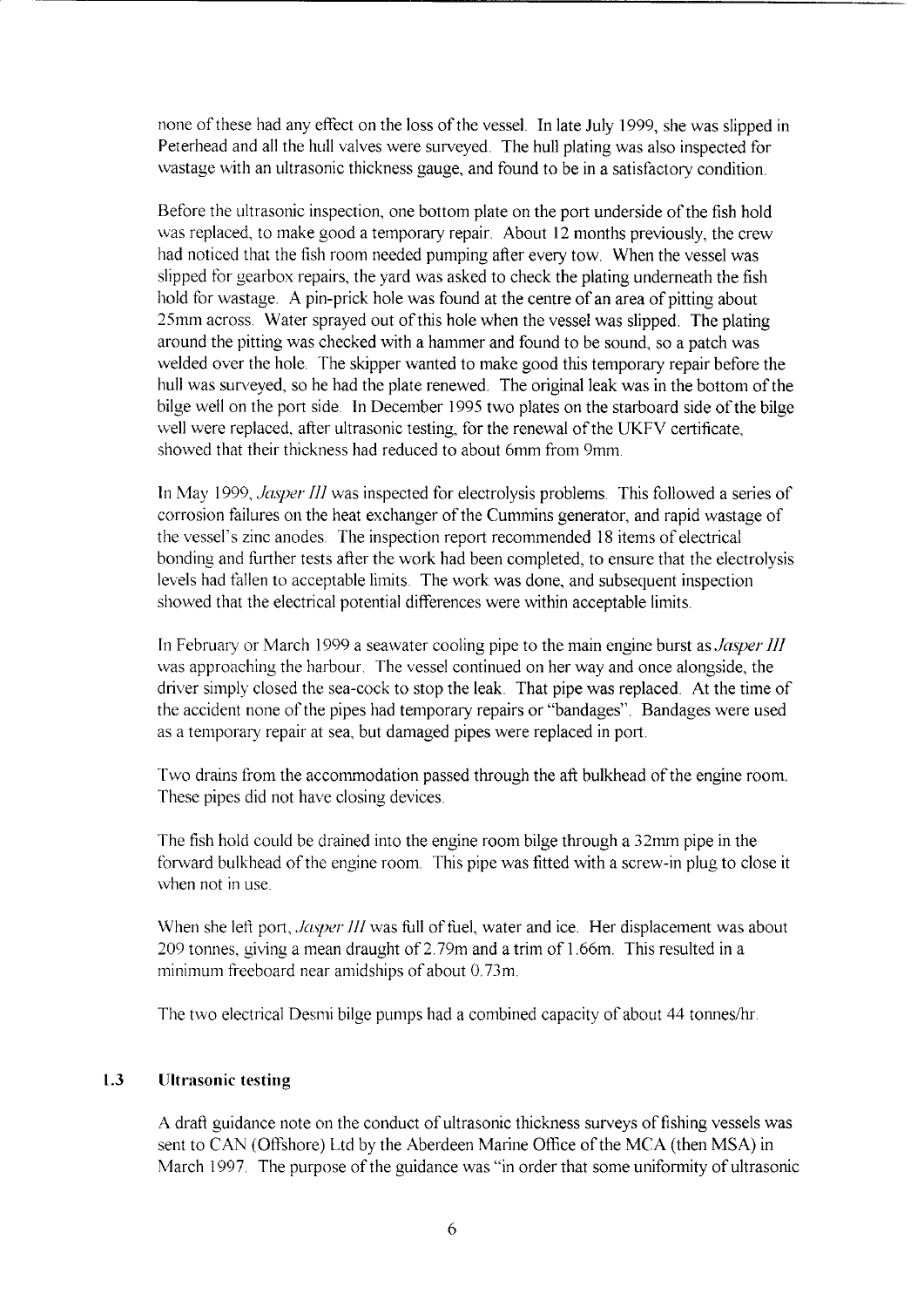testing is achieved". It set down the minimum requirements for the survey of a fishing vessel, which included, for vessels older than 4 years:

- a) "Areas around slush wells ......... must be tested to a minimum of one test point every quarter metre square".
- b) "All watertight bulkheads, are to be tested in three horizontal bands, of top. middle and bottom".
- c) "Ultrasonic testing is only to take place for survey purposes when the attending Surveyor is present on the vessel".

None of the above three requirements were met on *Jasper III* 

In all other respects the testing was carried out to the requirements of MCA, and five points on all plates were tested, one in the centre and one at each corner.

The technician who carried out the survey was competent in the use of ultrasonic thickness gauges and had ten years experience in non-destructive testing. However, he was a radiographer and would not normally have been employed on the ultrasonic testing of a fishing vessel unless, as in this instance, nobody else was available to do the job *Jasper III*  was the second fishing vessel he had surveyed

#### **1.4 Crew**

Mr Kevin Buchan was an experienced fisherman who had been skipper *of Jasper* III for the last 6 years. The driver. Mr Graham McKnockiter, was also an experienced fisherman. He had been driver on *Jasper III* since returning to fishing about 12 months before the accident, after a 2 year break ashore. Before then he had been the vessel's driver for *3* or 4 years.

#### **1.5 The weather**

Winds were southerly force *5* to 6 and increasing, and sea conditions were moderate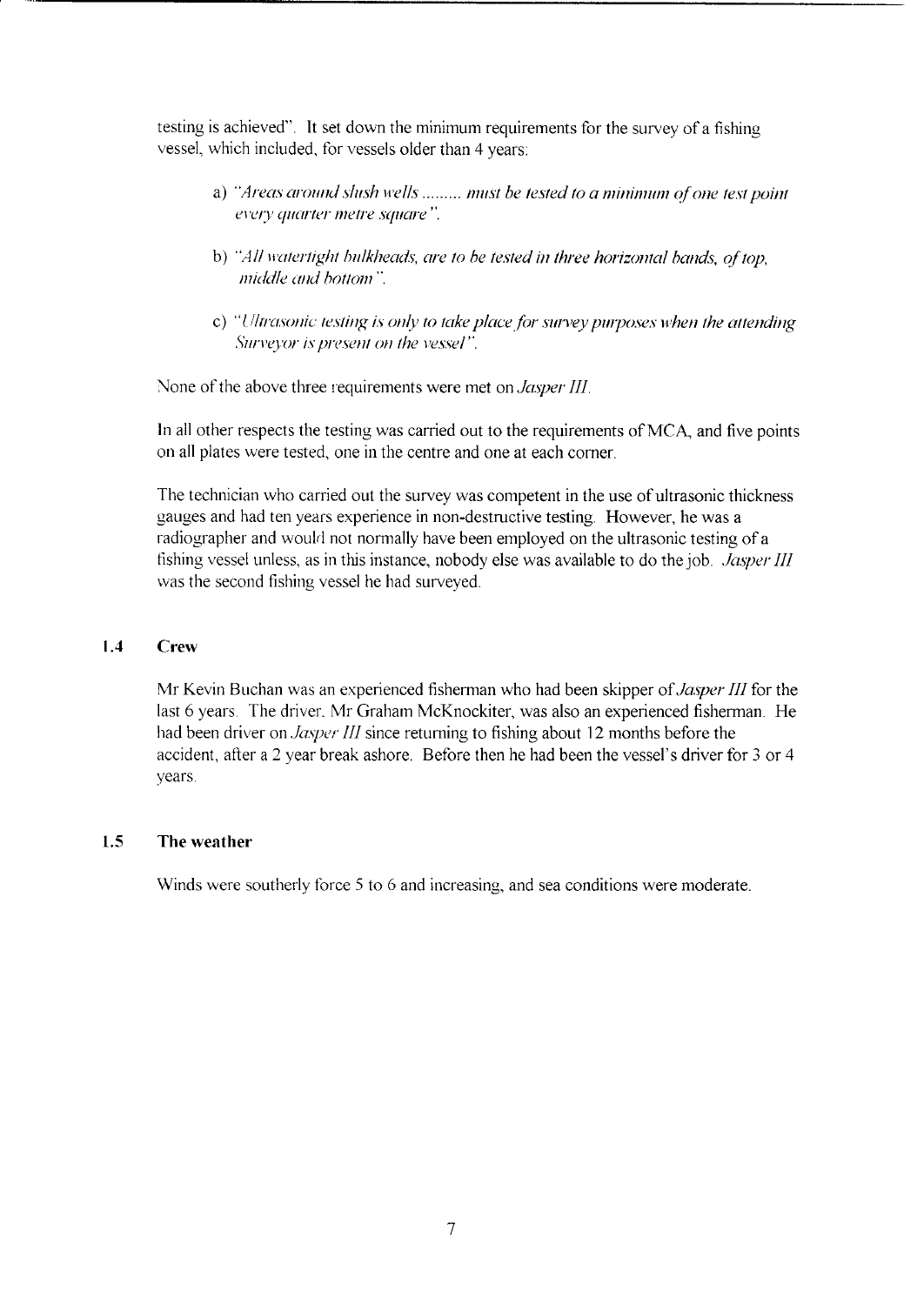$\ddot{\phantom{a}}$ 

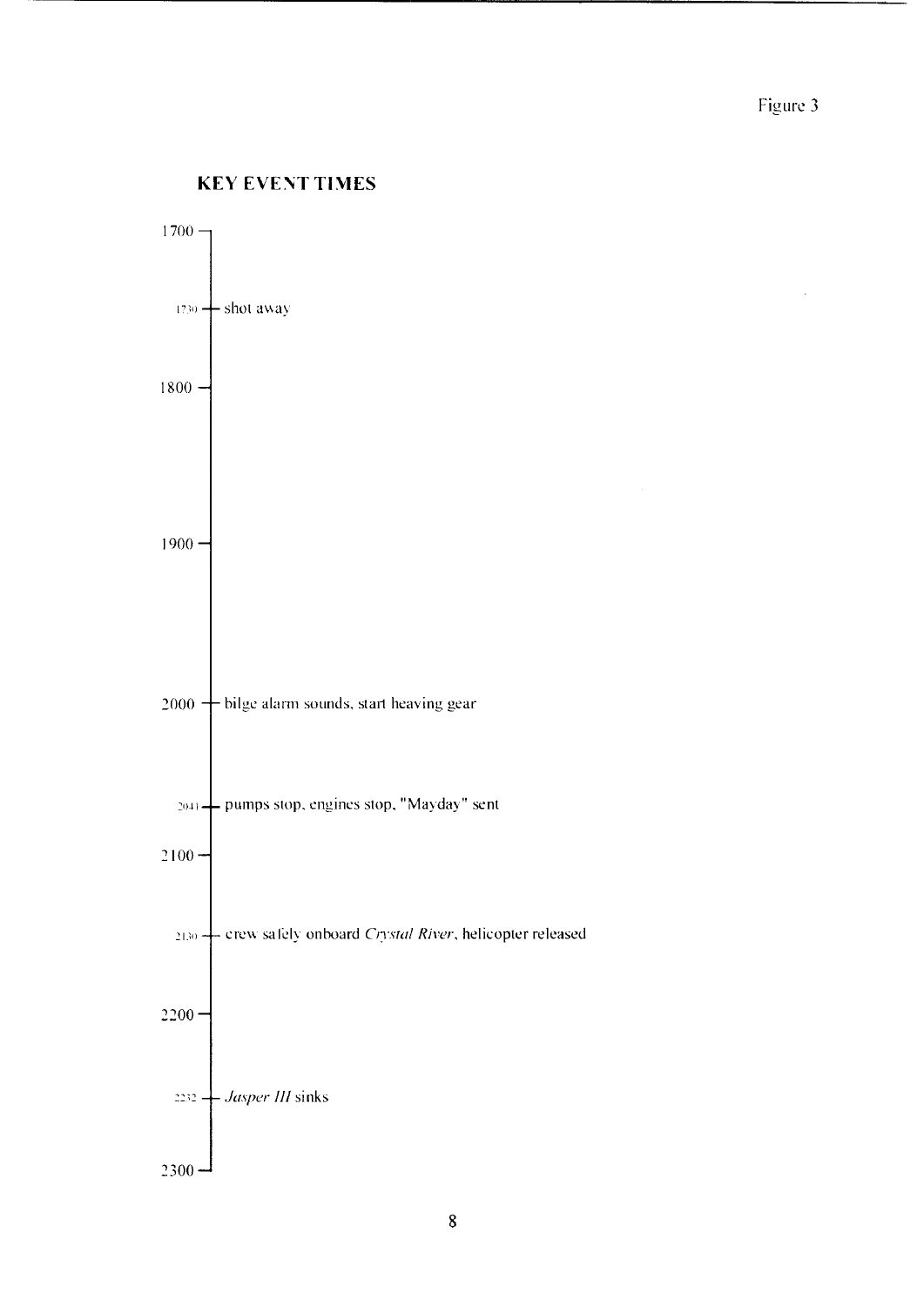#### <span id="page-14-0"></span>**SECTION 2** - **ANALYSIS**

### **2.1 Times**

The estimated times for key events **(see Figure 3)** show that the vessel was abandoned between 2041, when the "Mayday" was received by the coastguard, and 21 30, when the coastguard was informed that the survivors were safely onboard *Crystal River* It was probably close to 2100, which allows 20 minutes for the crew to launch and board the liferafts and 30 minutes for *Crystal River* to recover the survivors.

The skipper estimated that the bilge alarm went off at about 2000

#### **2.2 Source and rate of the flooding**

*Jasper III* did not normally suffer from leaks and the bilge pumps in the engine room were not run continuously. On the day of the accident they were started only when flooding was detected, so the possibility of back-flooding through the bilge system has been discounted.

The very high rate of flooding precludes a stern gland failure as its source

Considering the above, and without any evidence to indicate that *Jasper III* had sustained damage from a collision, grounding or any other form of contact; it is reasonable to assume that the flooding was caused by the sudden failure of a pipe or area of hull plating. Piping failures cause 35% of all fishing vessel floodings, where the cause has been identified, and hull plating corrosion accounts for a further  $4\%$ . Corrosion is the most common cause of piping failures. Advanced corrosion, of either a small area of hull plating or, more likely, a length of piping, was probably the underlying reason why *Jasper III* flooded.. Piping corrosion was responsible for the loss of *Sharona PD185* and the flooding of *Ocean Hunter PD 787,* both in August 1999.

When the crew abandoned *Jasper III* the aft deck was awash, suggesting that it was very close to the waterline **A** high estimate of the rate of flooding can be arrived at by assuming that the vessel sank bodily, without trimming, until the waterline was just level with the deck edge (**Figure 4**). The weight of floodwater to produce this effect is about 56 tonnes.

The 29 tonnes of water discharged by the bilge pumps between about 2000 and 2041, must be added to this 56 tonnes, indicating that, between the start of the flooding and 2100, about 85 tonnes of water flooded into the vessel. (This estimate would be substantially less if it was assumed that the vessel had trimmed further by the stern, as likely with the engine room flooding) Although it is not known when the flooding started, the skipper and driver saw water up to the shaft when they first investigated the problem at about 2000. At that depth, the engine room already contained about 27 tonnes of water, so, between 2000 and 2 100, approximately 58 tonnes of water flooded the vessel

The draught at the mid-length of the engine room was about 3. lm, giving the initial head of water acting at the leak probably greater than 2m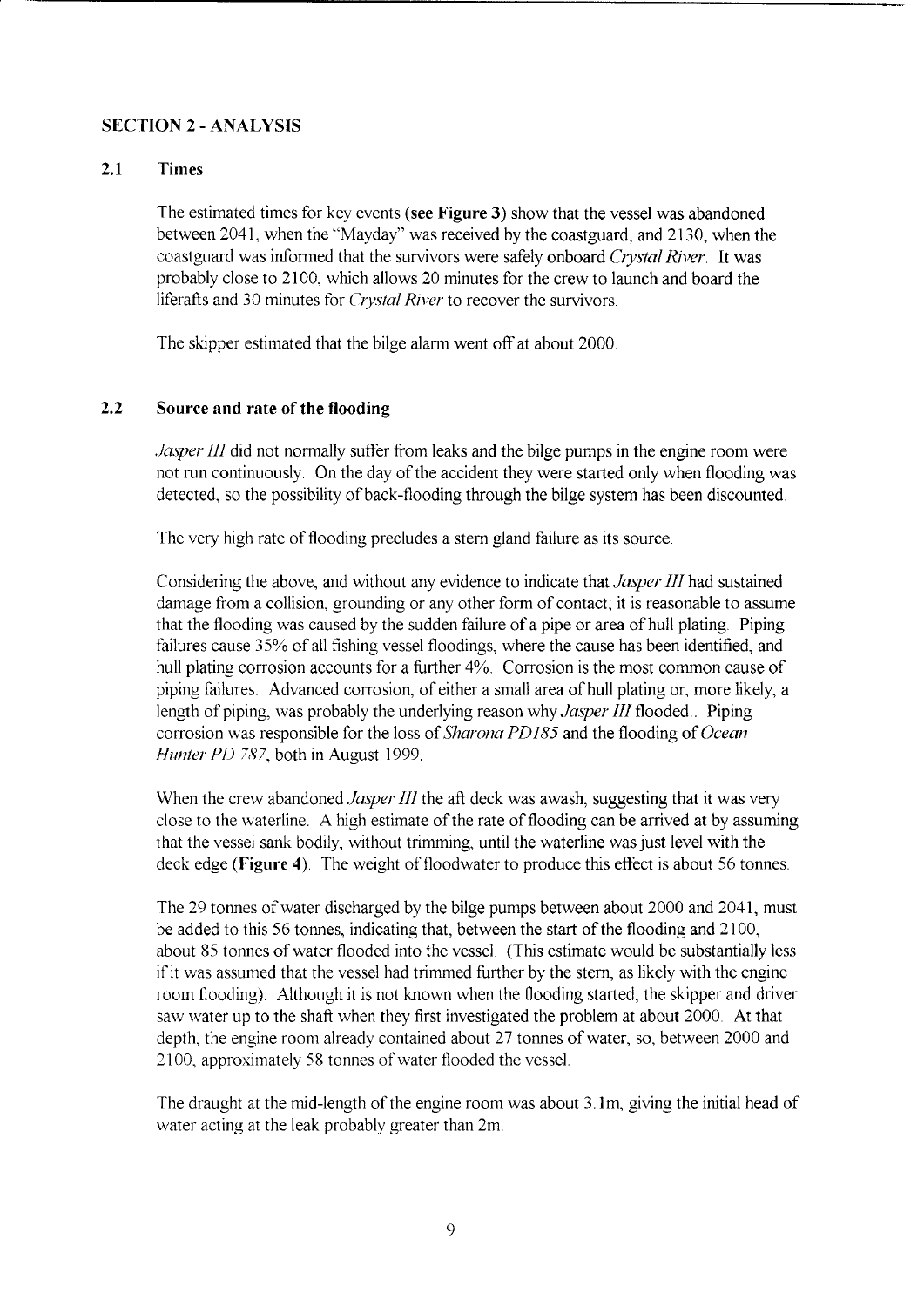

 $\overline{\circ}$ 

٠

Figure 4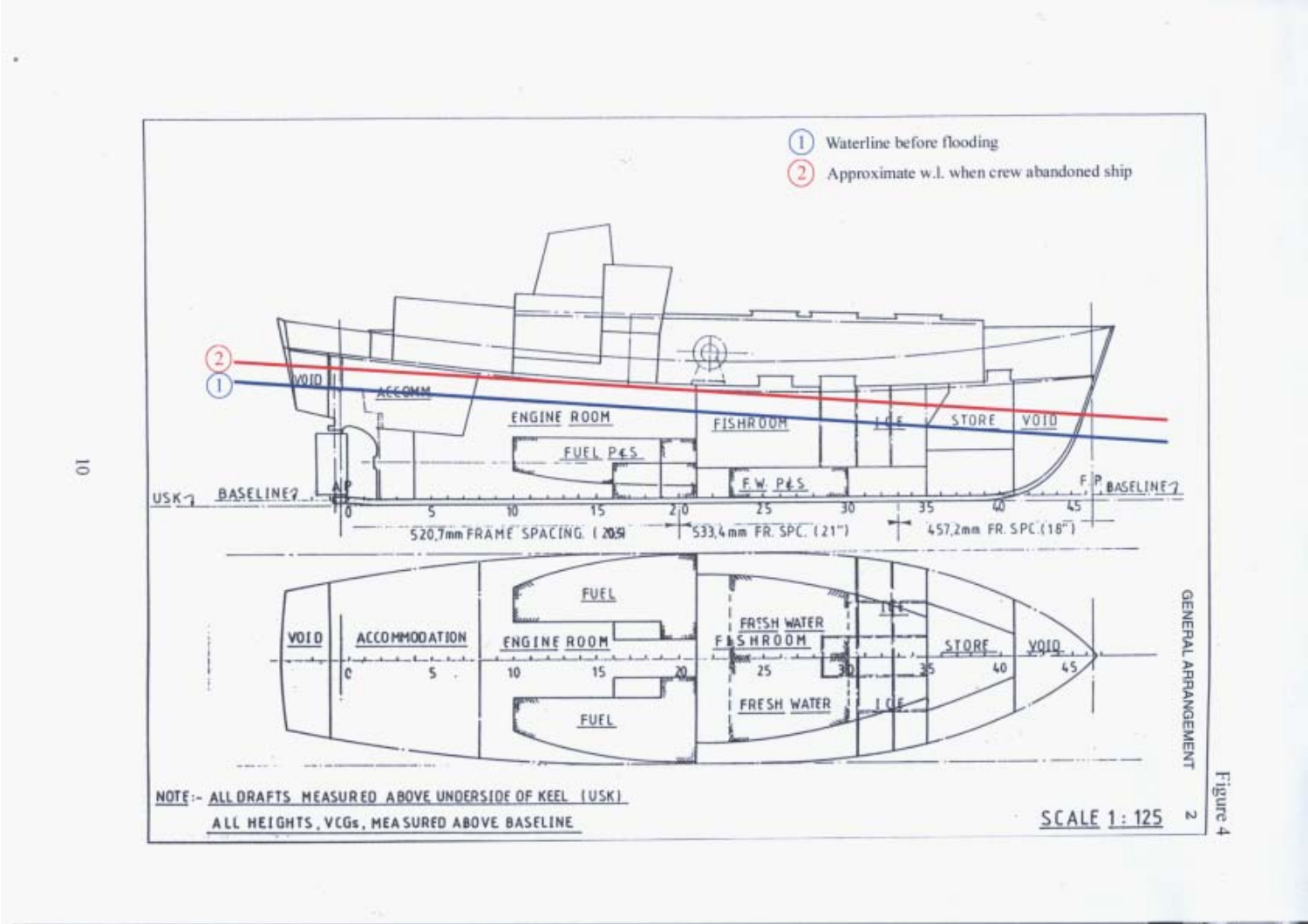<span id="page-16-0"></span>Collating this information indicates that the hole causing the leak was probably no bigger than 80mm in diameter. The leak was either in the hull plating, or from a fractured pipe, probably starting less than *30* minutes before the bilge alarm sounded.

#### **2.3 Damage control**

The bilge alarm alerted the crew to the flooding. This early warning was undoubtedly a major contributory factor to the orderly evacuation of the vessel without loss of life. Unfortunately, the rate of flooding was so great that the early warning from the bilge alarm did not allow the crew to locate the leak.

The driver had considered shutting inlet and discharge valves when he first entered the flooding engine room but, because he could not identify the source of the leak and wanted to keep the engines and bilge pumps running, he decided against it. **As** the depth of floodwater increased rapidly, the option of shutting ship side valves quickly disappeared.

The engine room contained 17 inlets/discharges, of which 14 were fitted with screw down valves. Five of these, with a total discharge area of 56cm<sup>2</sup> (equivalent to a single pipe of about 84mm diameter) could have been closed without interfering with the running of the main engine, the Cummins auxiliary or the two bilge pumps. However, as four were to closed systems and each was of small bore, shutting them would not have affected the outcome

No vessel can survive flooding where the ingress of water is greater than the capacity of her pumps, unless the flooding is prevented from spreading throughout the vessel by watertight bulkheads

The Fishing Vessel (Safety Provisions) Rules 1975 as amended, require that the engine room on a steel fishing vessel is contained between watertight bulkheads *Jasper III* did not meet this requirement as the flooding spread both aft and forward of the engine room The flooding spread aft of the engine room because the aft bulkhead was penetrated by two open drain pipes from the accommodation. It is not known how the flooding spread forward

The Rules do not require that a steel fishing vessel should be able to survive the flooding of her engine room. It is not known how the flooding spread forward, or if *Jasper III* would have survived had her engine room bulkheads been watertight. In any case, with nonwatertight bulkheads, her chances of sinking would have been substantially increased.

In the circumstances, *th* e crew did everything possible. The rate of flooding was too great for the vessel's pumps, the leak could not be found, and flooding spread beyond the engine room, sealing the vessel's fate

#### **2.4 EPIRB**

The MAIB does not know why the EPIRB did not surface and transmit. It is unlikely to have been an equipment failure since the unit had been recently inspected, and both the hydrostatic release unit (HRU) and the batteries were in date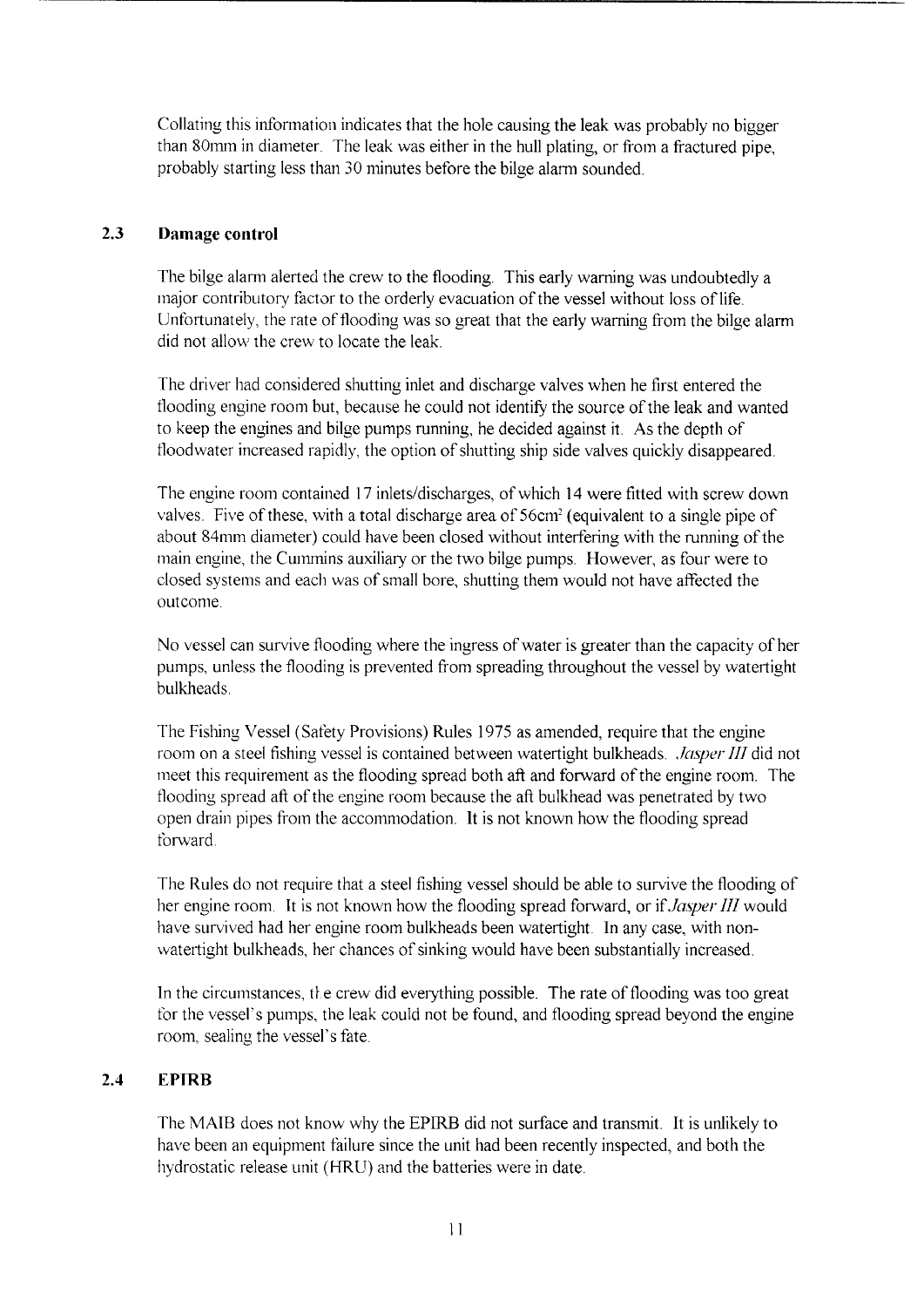#### <span id="page-17-0"></span>**2.5 Watertight bulkheads**

. *Jasper III* was probably lost because the engine room bulkheads were non-watertight, which allowed the flooding to spread throughout the vessel. Pumps are the first line of defence against flooding. But if the rate of flooding is greater than the capacity of the pumps the vessel will sink; unless the flooding is prevented from spreading throughout the vessel by watertight bulkheads

During her life, numerous holes would have been made in the forward engine room bulkhead for changes to piping and cable runs. Each time the bulkhead should have been returned to a watertight condition. Possibly on some occasions it was not. Unless the skipper and owner of the vessel maintain a strict control over bulkhead penetrations, it is inevitable that, eventually, the integrity of the bulkhead will be compromised. This was probably the case on *Jasper III* 

The other possibility is that part of the lower edge of the engine room bulkhead was badly corroded, and if not actually holed before the accident, may have burst under the head of floodwater in the engine room **A** common site for such wastage is the fish room slush well. On *Jasper III*, the aft face of the well was the forward engine room bulkhead.

Caley Fisheries (Peterhead), the vessel's agents, carried out annual visual inspections of the bulkhead, and an **MCA** surveyor inspected them in July 1999 during the four-yearly survey for the renewal of the UKFV certificate. The general level of inspection achieved by MCA fishing vessel surveys is unlikely to be sufficiently complete to uncover small areas of corrosion in less accessible areas of bulkheads.

Whatever the nature of the defect to the forward engine room bulkhead, maintenance and inspection of the bulkheads was inadequate.

**A** similar conclusion is appropriate for the aft engine room bulkhead. It contained two drain pipes from the aft accommodation. Originally these pipes were fitted with closing devices, but at sometime they were removed and never replaced.

#### **2.6 Ultrasonic testing**

The draft guidance note issued to *CAN* (Offshore) Ltd for the conduct of ultrasonic testing on fishing vessels, while never issued as a finished document, does indicate the requirements for a satisfactory survey. These requirements were not met in three important respects: the area around the slush wells was not examined in great detail; the watertight bulkheads were not tested; and the **MCA** surveyor was not in attendance. The thoroughness of the survey is questionable and perhaps localised corrosion in the hull plating or in the forward engine room bulkhead went undetected.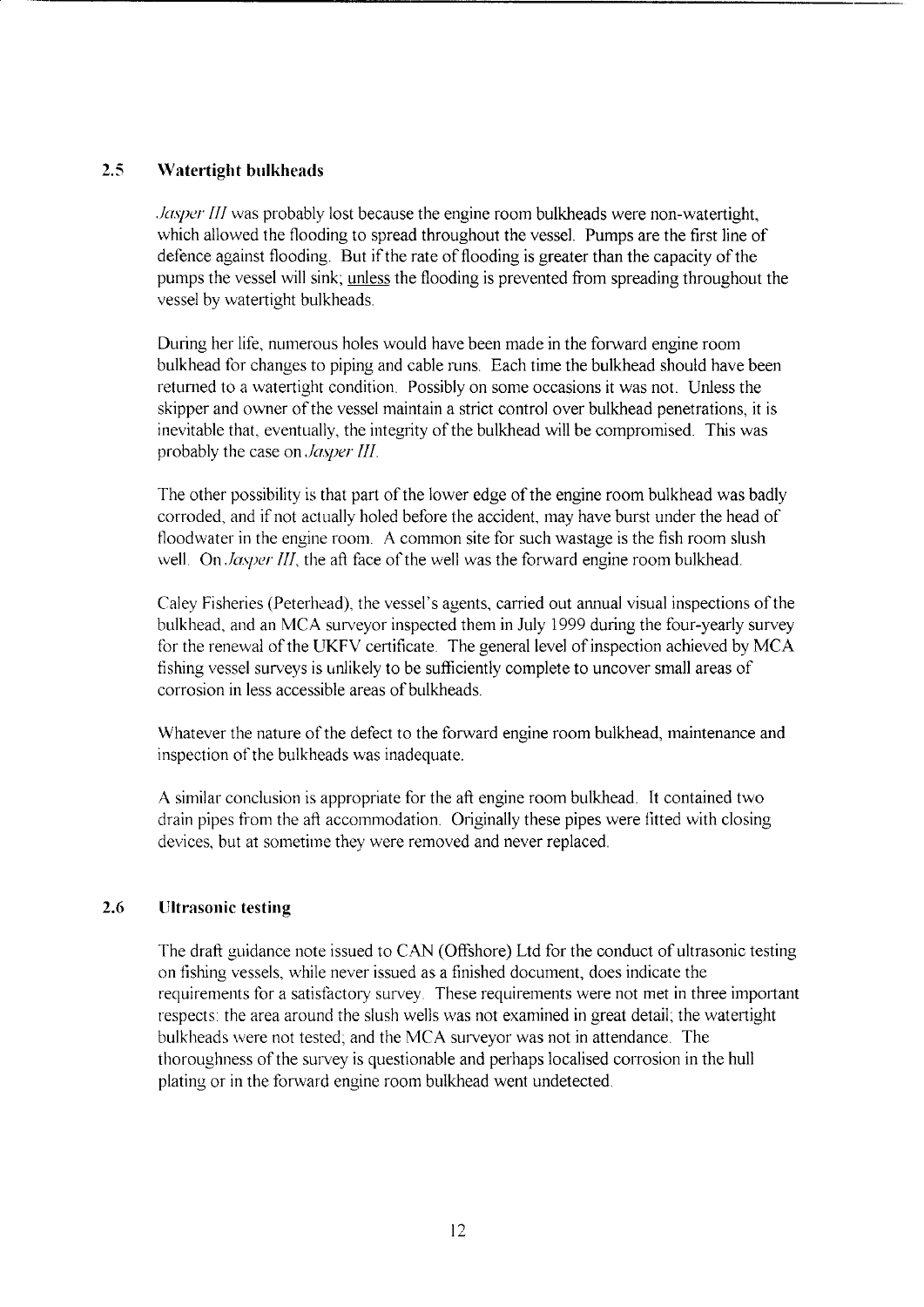#### <span id="page-18-0"></span>*2.7* **Human factors**

The fundamental importance of watertight bulkheads to the safety of the vessel was not appreciated by the skipper and driver. Both were aware of the open drains from the accommodation, but the defect was not rectified.

Watertight bulkheads are the last line of defence but one sometimes neglected. It is easy to check if a pump is working, but checking the watertightness of a bulkhead is substantially more difficult and time consuming because it may involve considerable preparatory work to provide adequate access and lighting. It is a false economy to skimp in this area. The fishing industry must recognise that the periodic inspection of watertight bulkheads is important for the safety of steel fishing vessels and should allocate appropriate resources to see that it is done satisfactorily.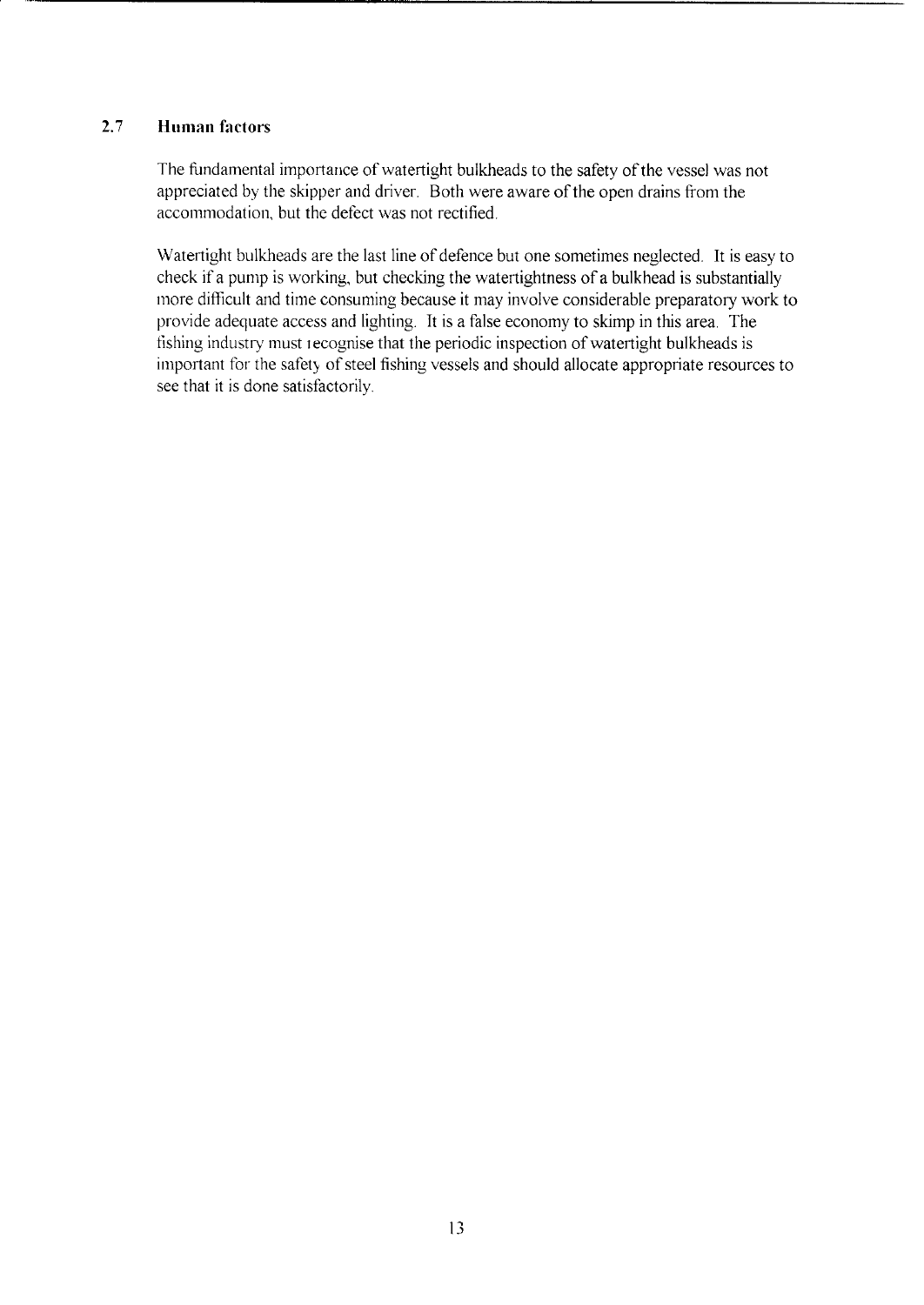#### <span id="page-19-0"></span>**SECTION 3** - **CONCLUSIONS**

#### **3.1 Findings**

- $\mathbf{I}$ The source of the leak was probably no bigger than 80mm in diameter.  $[2.2]$
- *2*  It is not known if the leak was in the hull plating or piping, it could have been either. *[2.2]*
- *3*  The leak probably started less than 30 minutes before the bilge alarm sounded. *[2.2]*
- 4 The early warning from the bilge alarm was undoubtedly a major contributing factor to the orderly evacuation of the vessel without loss of life. <sup>[2.3]</sup>
- 5 *Jasper III* did not meet the requirement of the Fishing Vessel (Safety Provisions) Rules I975 for the engine room on a steel fishing vessel to be contained between watertight bulkheads *[2* 3]
- 6 The flooding spread aft of the engine room because the aft bulkhead was penetrated by two open drain pipes from the accommodation. It is not known how the flooding spread forward *[2.3]*
- *7*  It is not known if Jasper *III* would have survived had her engine room bulkheads been watertight. In any case, with non-watertight bulkheads, her chances of sinking would have been substantially increased *[2* 3]
- 8 The crew did all they could in the circumstances. *[2.3]*
- $9<sub>1</sub>$ It is not known why the EPIRB did not surface and transmit. [2.4]
- 10 The engine room bulkheads on *Jasper Ill* were not watertight because maintenance and inspection of the bulkheads was inadequate. *[2.5]*
- I] The thoroughness of the ultrasonic survey was questionable, and the possibility cannot be discounted that localised corrosion in the hull plating or in the forward engine room bulkhead went undetected. *[2.6]*

#### **3.2 Causes**

#### **lmmed iate cause**

*Jasper III* foundered because of unrestricted and rapid flooding from an unidentified leak.

#### **Contributory factors**

An undetected weakness which was probably advanced corrosion in the hull plating or piping, led to her flooding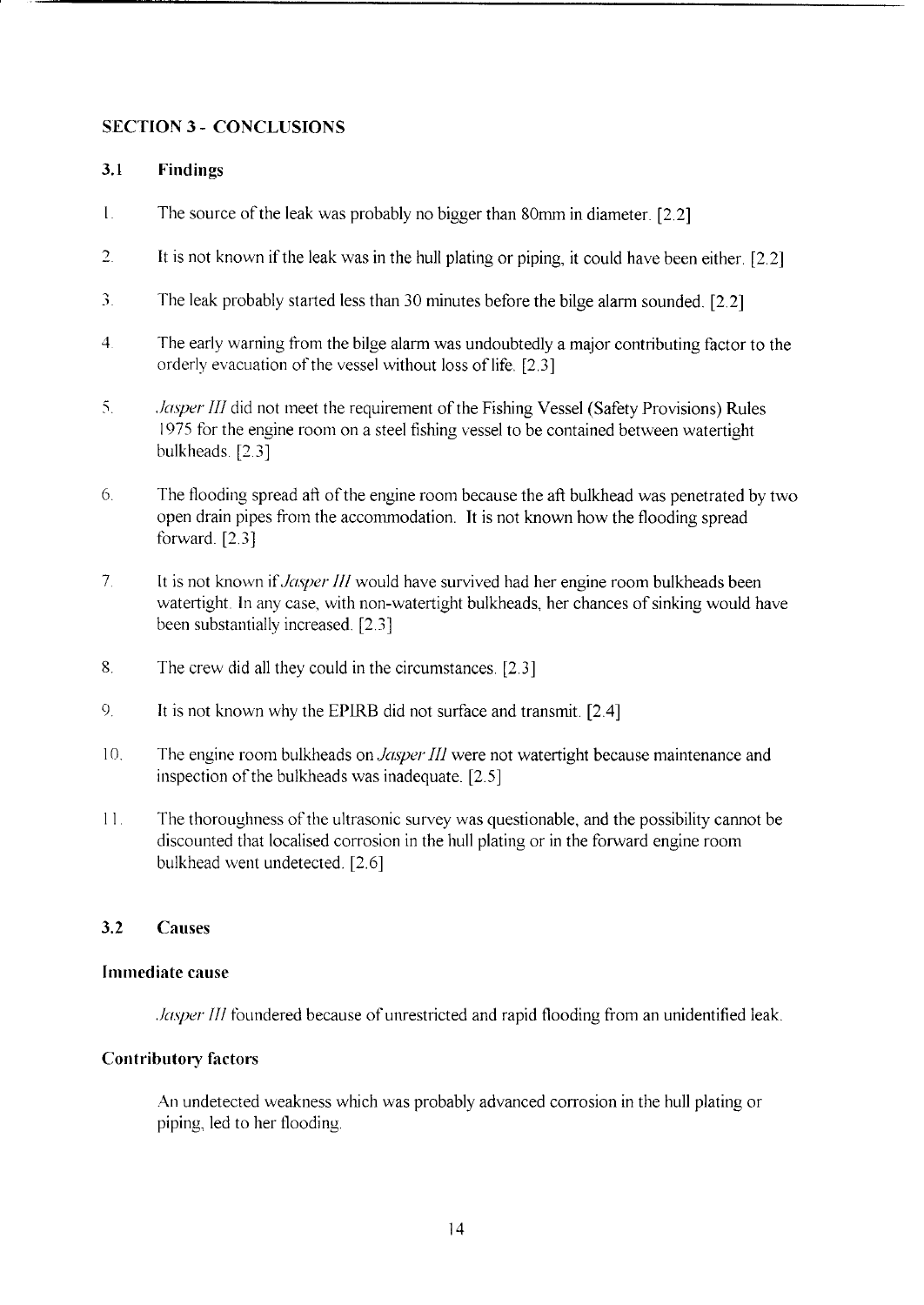The non-watertight boundary to the engine room allowed unrestricted flooding, which probably led to her sinking.

Maintenance and inspection of the bulkheads was inadequate.

 $\mathcal{A}^{\mathcal{A}}$